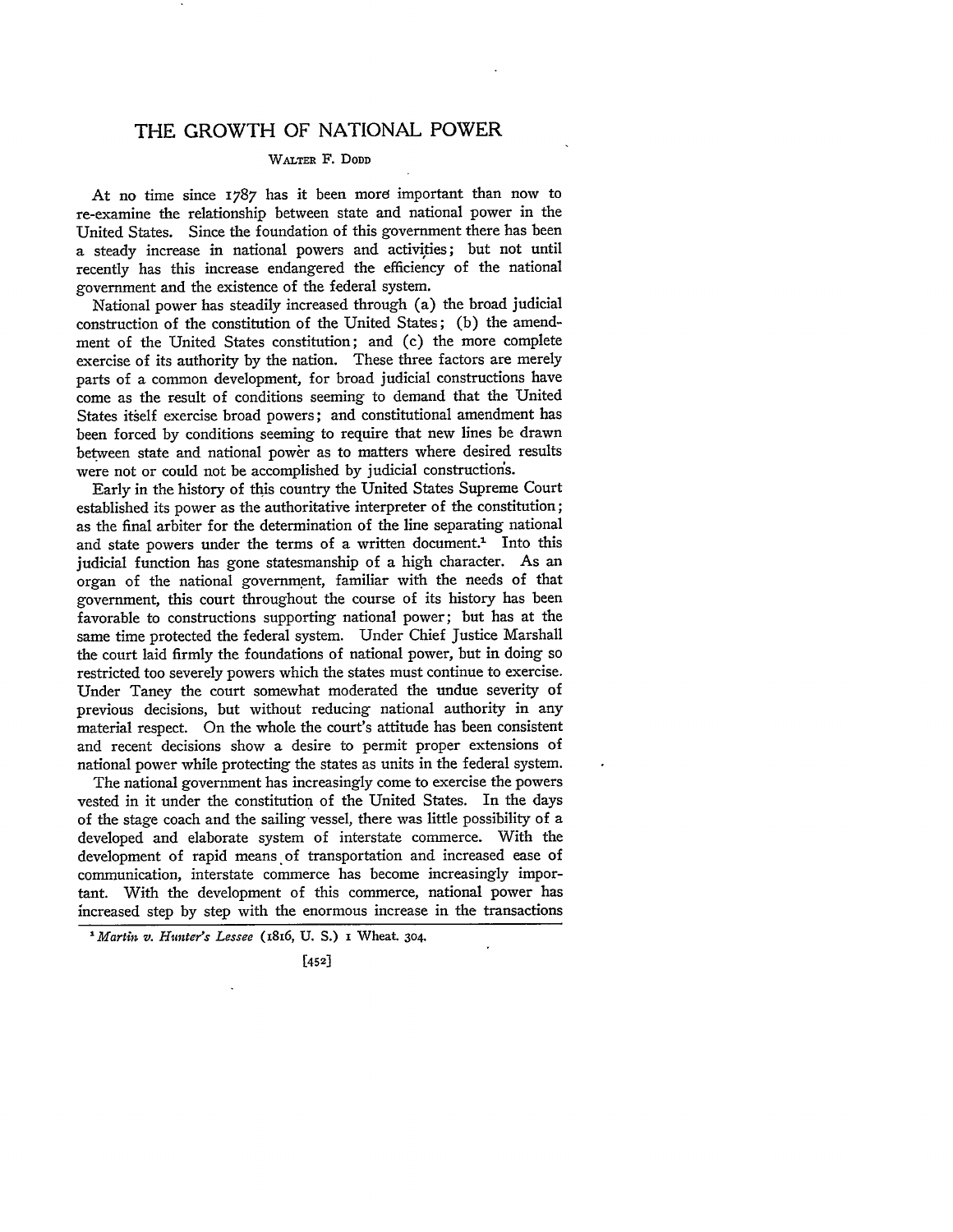453

to be controlled. And the increased complexity of these transactions has necessarily forced a more complete exercise of this power.

At the time when the issue first presented itself, it seemed proper for the United States Supreme Court to hold that the admiralty jurisdiction of the federal courts extended only to the waters in which the tide ebbed and flowed.<sup>2</sup> But with the development of the steamboat, such a doctrine became a bar to progress, and was discarded in the case of *The Genesee Chief v. Fitzhugh.3* Had the United States Supreme Court not changed its original attitude, steam transportation on the waterways of the United States would be subject to federal regulation in parts of many streams, and to state regulation in other parts. This situation would have been difficult and dangerous. Constitutional amendment would soon have become necessary, had the court not wisely abandoned the view of an earlier day.

With the development of interstate commerce by railroad it has become increasingly necessary that the United States government assume practically complete authority over the regulation of interstate carriers by land, just as in an earlier period it became necessary by judicial construction to extend the federal authority over substantially the whole field of commerce by water. The chief steps in this extension of national authority over railroads may be traced in *Southern Ry. v. United States,4* the *Shreveport* case,5 and *Railroad Commission of Wisconsin v. C. B. & Q. Ry.6* Railroad transportation is necessarily a problem national in its scope, and the recent decision rendered through Chief Justice Taft is as necessary a development with respect to that transportation as was the case of *The Genesee Chief* in 1851. Intrastate rates bear such a close relationship to the regulation of interstate rates that the final step taken in the *Wisconsin Railroad Commission* case was necessary in the proper development of national authority.

Other tendencies in judicial construction, however, presented dangers to the federal system. Pushed to its logical extreme, the view taken in the *McCray<sup>7</sup>* and *Doremus<sup>8</sup>* cases would have been destructive of state power. If the United States government could, **by** levying a tax or something in the name of a tax, take under its control matters otherwise not under the authority of the national government, no limit would exist as to national authority to encroach upon state activities. For this reason Chief Justice Taft and his colleagues took the proper view in the recent cases of *Bailey v. Drexel Furniture Co.9* and *Hill v. Wallace. °*

- *United States v. Doremus* **(1919)** 249 U. S. 86, 39 Sup. Ct 214.
- (May **15, 1922)** 42 **Sup.** Ct. 449.
- **'0** (May **15,** 1922) 42 Sup. **Ct.** 453.

*<sup>&#</sup>x27;The Thomas Jefferson* (1825, **U.** S.) io Wheat. 428.

<sup>(1851,</sup> **U. S.)** 12 How. *443.*

<sup>(911)</sup> **222 U. S. 20, 32 Sup.** Ct **2.**

*<sup>&#</sup>x27;Houston, E. & W. T. Ry. v. United States* (1914) 234 U. S. 342, 34 Sup. Ct. **833.**

<sup>&#</sup>x27;(Feb. **27, 1922)** 42 Sup. Ct. **232.**

*<sup>&</sup>quot;McCray v. United States* (1904) 195 U. **S. 27,** 24 Sup. Ct. *769.*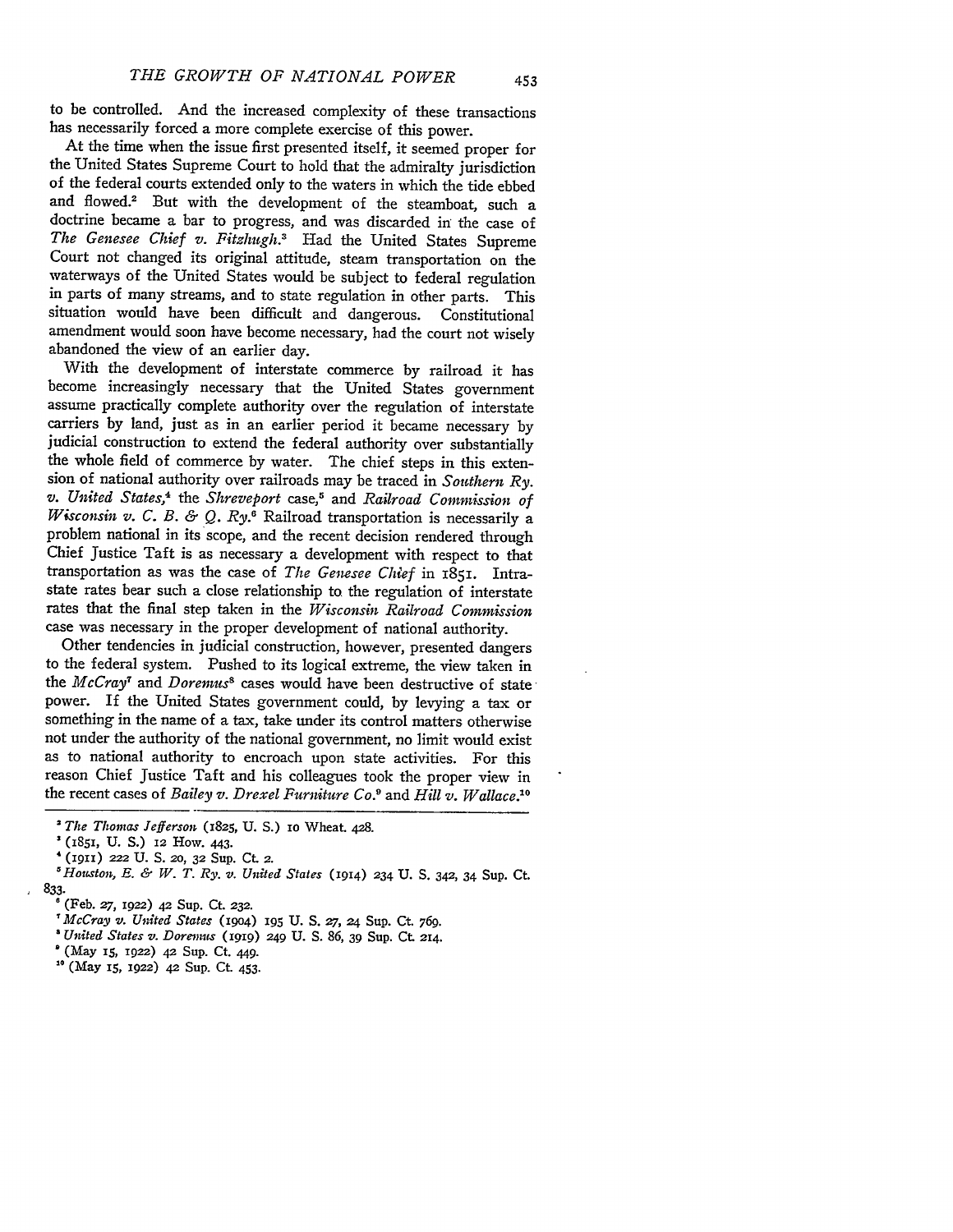The court was clearly right in its statement that the taxing power "must be naturally and reasonably adapted to the collection of the tax, and not solely to the achievement of some other purpose plainly within the state power." However much one may sympathize with the desire to abolish child labor throughout the whole territory of the United States, such abolition would be purchased at too dear a price, were it accomplished by the destruction **of** the powers of the states. It is interesting and characteristic that the United States Supreme Court at the same term and through the same spokesman should have declared invalid the federal tax upon child labor; and have sustained federal authority to control intrastate rates of railroads as incident to the regulation of interstate commerce.

The judicial function of interpreting the constitution is steadily in use. Constitutional amendments are much less frequent, and only since the Civil War has there been a tendency to increase national power through changes in the text of the constitution itself. The Fourteenth Amendment to a large extent nationalized the protection of individual rights. The Fifteenth and Nineteenth Amendments substantially (though not in legal theory) took over as a matter of 'federal control the regulation of the right to vote both for state and for national offices. The income tax amendment, by giving to the national government a large additional source of revenue, has made it possible for the nation to embark upon a system of subsidies to the states, through which the nation has come to a large extent to determine state policies as to education, highway construction, and other matters. Through the popular election of United States senators, established by amendment to the constitution of the United States, the states as such have become less important organs in the operation of the federal system. The prohibition amendment has transferred to the national government responsibility for the enforcement of an important policy of police regulation.

It has been suggested that national power has increased by means of constitutional amendment, constitutional construction, and the more complete exercise of its recognized powers by the government of the United States. These three developments are so closely interwoven that the effect of one upon the other cannot be separated. The national government has not sought to exercise its powers fully until conditions have developed requiring such exercise. The regulation of commerce by water came with the development of the importance of such commerce. The regulation of interstate commerce by land began in 1887, and has extended with the need for the federalization of the control of that commerce. The same is true of the development of the postal system and of control over migratory birds.

The more complete exercise of national authority has naturally come only with the demand for new federal functions. Broadened constructions of national powers by the courts have also come only when the needs of the situation have forced and justified such constructions. Amendments to the constitution of the United States have come slowly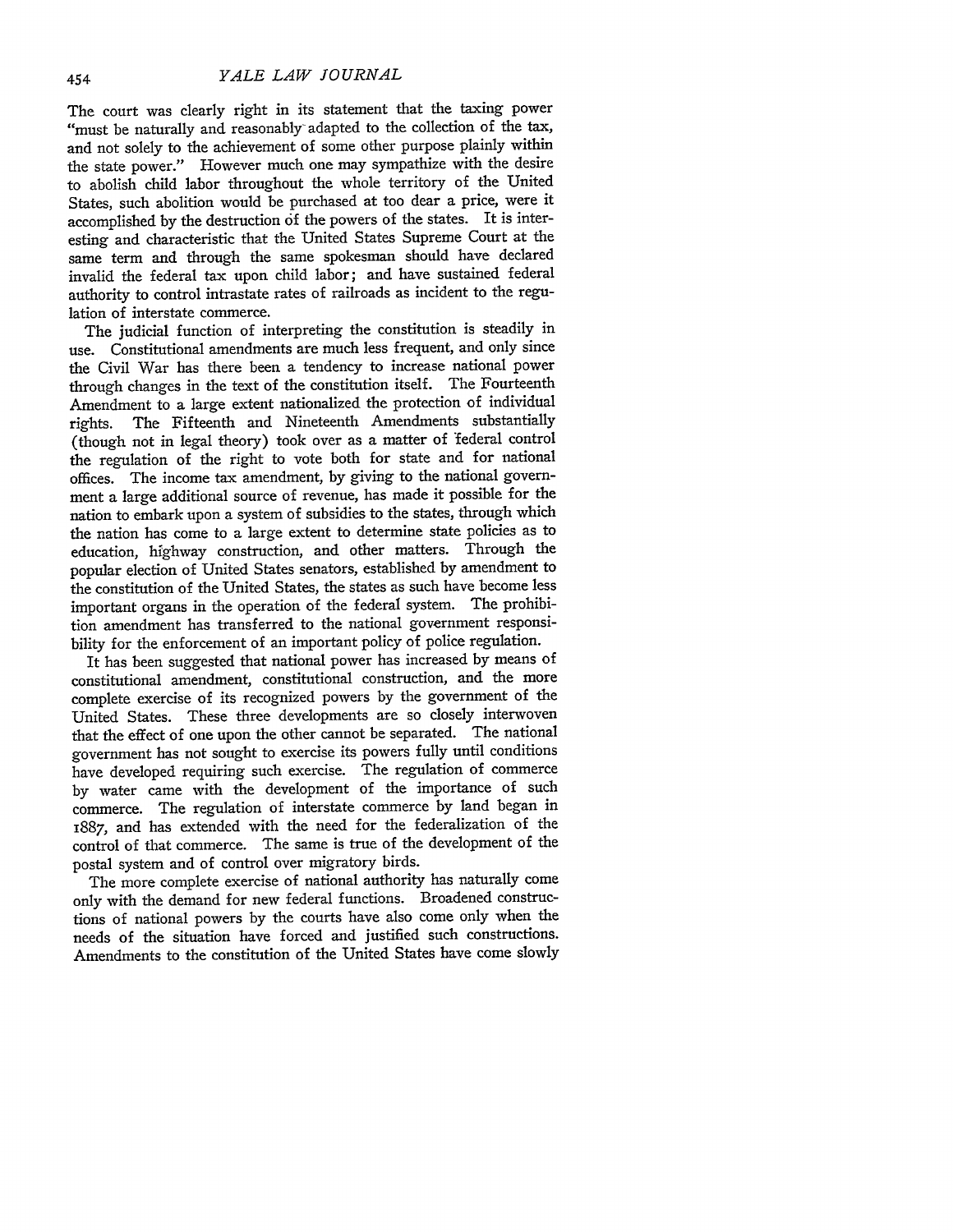and only as they have seemed to be necessary to meet new needs. With the increase of national authority and an increased national consciousness has naturally come a tendency to saddle new burdens and responsibilities upon the nation. It is easier on the whole for those in favor of a particular reform to obtain federal legislation for the country as a whole, than to make their views prevail through. the actions of fortyeight separate state legislatures. It is in some cases easier to obtain an amendment to the constitution of the United States than to obtain the success of movements through separate state jurisdictions.

It is impossible to draw any definite or permanent line between national and state functions. Railroad regulation began with the states, and has properly tended to come under national control. The line separating state and national functions must and will shift. In the readjustment of functions as between state and nation, the United States is but doing what is going on in other federal systems. In Switzerland there has been a steady tendency toward the enlargement of federal powers as against those of the cantons, though little of value can be drawn for the United States from the experience of a small and compact territory such as that of the Swiss federal republic. In Germany, before the fall of the empire, there was also steady development toward an increase of imperial as against state powers; and this development has been carried still further by the constitution of the present German republic. In Australia, there have for years been efforts to amend the commonwealth act so as to enlarge the powers of the commonwealth as against the states. These efforts at constitutional amendment have failed, but a recent decision of the High Court of the Commonwealth of Australia gives the supporters of increased national authority much for which they fought.<sup>11</sup>

The most recent increase of national authority in the United States has been through subsidies to state and local governments. Congress appropriates a large sum of money to be distributed among the states, the states or their local communities meeting federal appropriations by an equal sum, and being controlled to a large extent by federal law and federal administrative regulations in the expenditure of the money so obtained. With respect to agricultural education, vocational education, highway construction, and maternity and infant welfare, a definite system of federal subsidies has been built up; and constant pressure is being placed upon Congress to establish new plans of the same character.12

National subsidies are limited only by the extent of federal revenue, and by the limits if any upon the persistence with which new subsidy schemes are urged upon Congress. With respect to matters judicially cognizable, the Supreme Court of the United States may be relied upon

*<sup>&#</sup>x27;Amalgamated Society of Engineers v. Adelaide Steamship Co. Ltd. (1920,* H. C. of Australia) **28** Com. L. Rep. 129.

<sup>&</sup>lt;sup>12</sup> See Paul H. Douglas, *The Development of a System of Federal Grants-in-Aid* (192o) **35** POL. **ScL QUART. 255, 522.**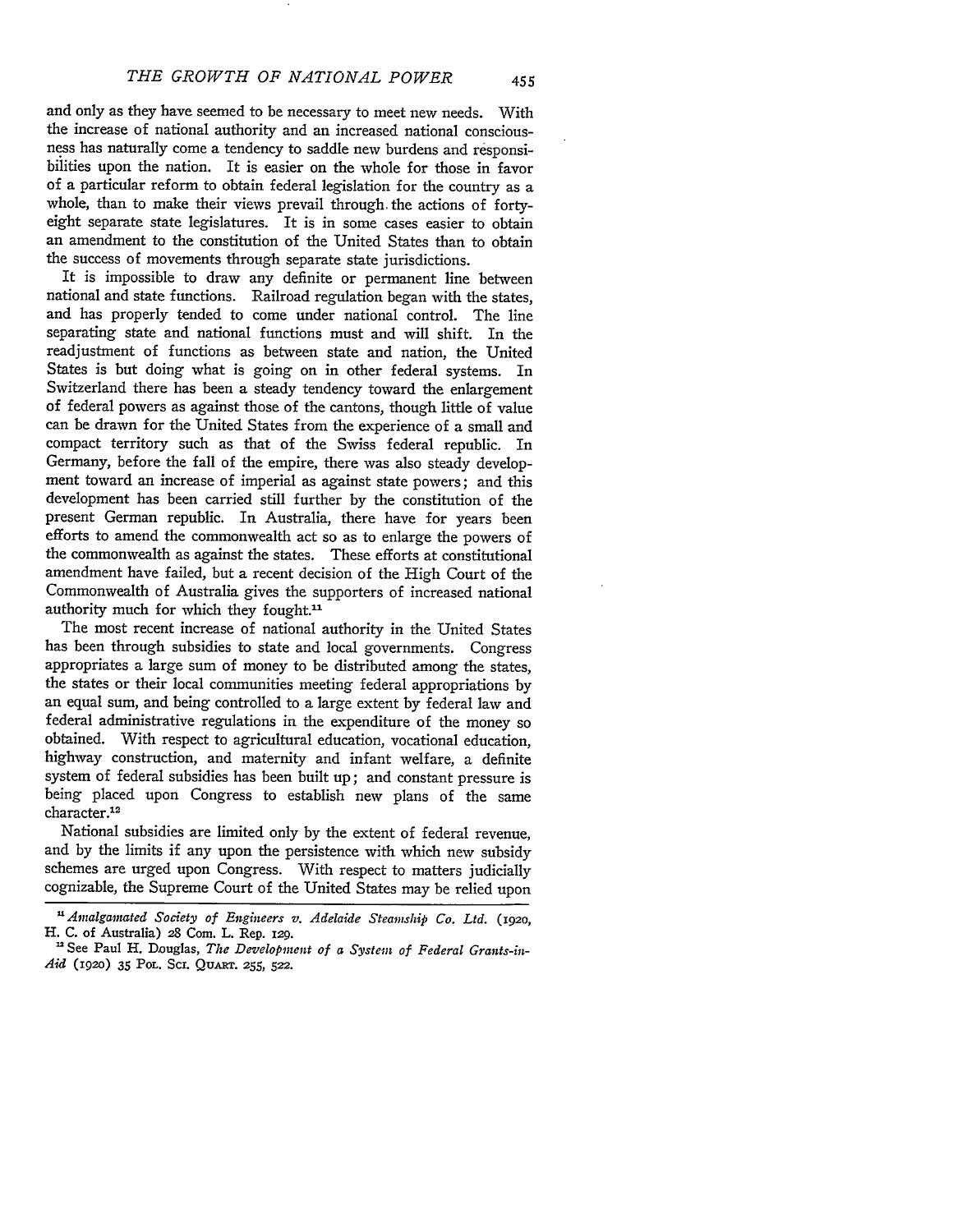to protect state powers. But no organization exists for the restriction of the evils of the subsidy plan. The development of this plan is dangerous to the national treasury; but in favor of any proposed subsidy it is possible to organize a mass of state and local pressure not capable of effective political resistance. Unfortunately neither state governments nor their local subdivisions can be expected to resist encroachments upon state and local authority through the subsidy plan, for governments are usually willing to surrender control over policy in return for additional and immediate revenue.

No function national in its character will remain permanently under the control of state and local authority, nor should it so remain; but any development which may without limit supersede state authority is dangerous both to the nation and the states. When a problem is national it must be dealt with by the nation, and to meet it the nation may often have to readjust its administrative and judicial organization. A national policy once adopted must be efficiently enforced. National prohibition found the federal government unprepared for enforcement, though recent judicial reorganization may in part remedy this situation.

Though the nation must and will finally deal with problems of a national character, the presumption must be against the assumption of a new national function, unless it may be clearly recognized as one properly to be withdrawn from state and local control. This view is not based upon theory, but upon the need for efficient enforcement of governmental policy. The undue assumption by the national govern: ment of detailed governmental tasks leads to inefficiency because (a) it makes the federal administration less effective, (b) it removes a feeling of local responsibility for law enforcement.

A governmental organization may readily become so large as to be inefficient, and the danger of this is the greater if the government controls a wide expanse of territory and governs a large number of people. State governments are perhaps now less efficient than the national government, though this statement may be challenged. Yet the national government has tended to become less efficient as it has assumed new and diverse functions, to be performed in detail throughout the whole country.

Not only this, but when responsibility for a policy is transferred- to the national capital, the interest and responsibility of local governments is to that extent reduced. The establishment of national prohibition has in some respects weakened not merely the respect for law, but the enforcement of law, because weakening the responsibility of other governments. A community enforcing prohibition within its borders as the result of a periodical local option vote had more feeling of responsibility for law enforcement- than if the duty is upon a distant government. Some specific local interest in law enforcement is necessarily lost when the determination of a policy shifts first from the locality to the state, and then from the state to the nation.

No one sympathizes with lynch law in any portion of this country;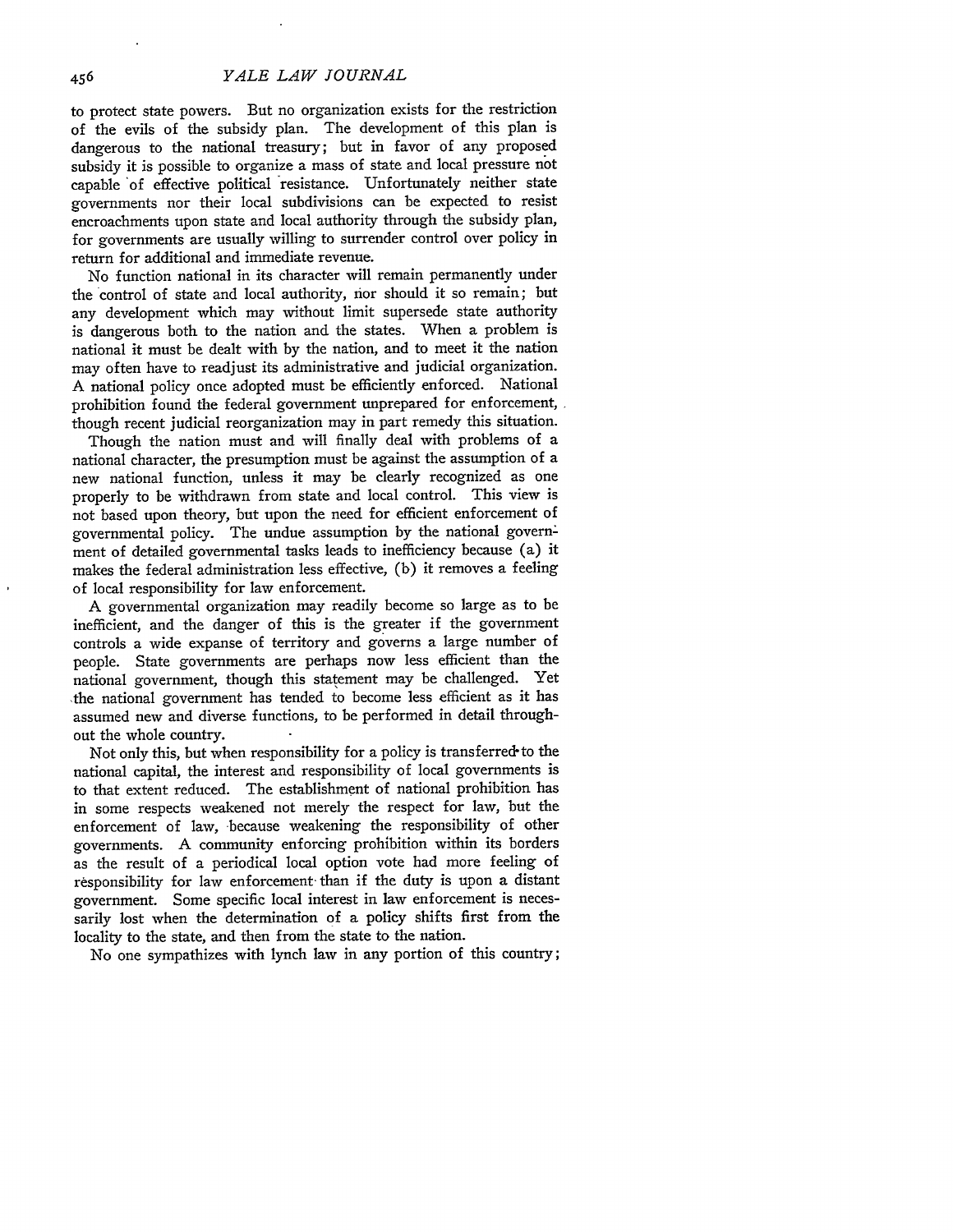457

and every citizen desires that effective action be taken to punish those engaged in mob violence. Yet the proposed congressional legislation seeking to a large extent to turn over to the national government responsibility for the prevention of lynching and for the punishment of those engaged in such unlawful acts is of doubtful wisdom. The national government is remote in many ways from the individual citizen, and the more tasks of local government which it undertakes the less effectively will it be able to perform the important functions for which it was established. The Dyer bill, if passed (as is now doubtful), may in many cases accomplish good **by** bringing to justice leaders of mobs who would otherwise go unpunished. But the efficient enforcement of law in this country depends not upon the national government but upon the states and upon local governments; and an effort to have the national government take over the responsibility in this respect may in the long run lead to worse conditions **by** relieving the states and the localities from direct obligations which they should bear.

Whether a policy be local, state, or national, its effective enforcement must in the long run depend upon local sentiment and a feeling of local responsibility. Local sentiment and local coöperation are the more difficult to develop, the farther the control of and the responsibility for law enforcement is removed from the communities themselves. The steady overburdening of the national system will break down the efficiency of that system, and will necessarily result in less adequate enforcement of the policies determined upon. From the standpoint of the supporters of a particular policy, it is possible oftentimes to get a prompter legal recognition of that policy through the national government than through the states; but the transfer of control over that policy from the smaller to the larger area of government may in the long run defeat many of the purposes of those advocating the policy. Although proposals of federal action either through subsidies or otherwise may often involve dangers to the federal system and to the very movement sought to be encouraged, yet such proposals are difficult to oppose on their merits, because they seek some immediately desirable results.

In the past national functions have developed haphazard, and without conscious policy. This development involved no dangers so long as the United States was merely occupying recognized fields of federal power, whose boundaries were subject to judicial delimitation. But there is no body whose duty it is to check new ventures under the plan of federal subsidies. A conscious policy must now be developed as to the future relationships between state and nation, if the two are to be effective, if the national treasury is to be protected, and a truly federal system preserved. No hard and fast line can ever be drawn between functions that are national on the one side and those belonging to the states on the other. But at the present time some lines can be drawn. The national government can never take over and exercise effectively the detailed control of police regulations within the state; and the general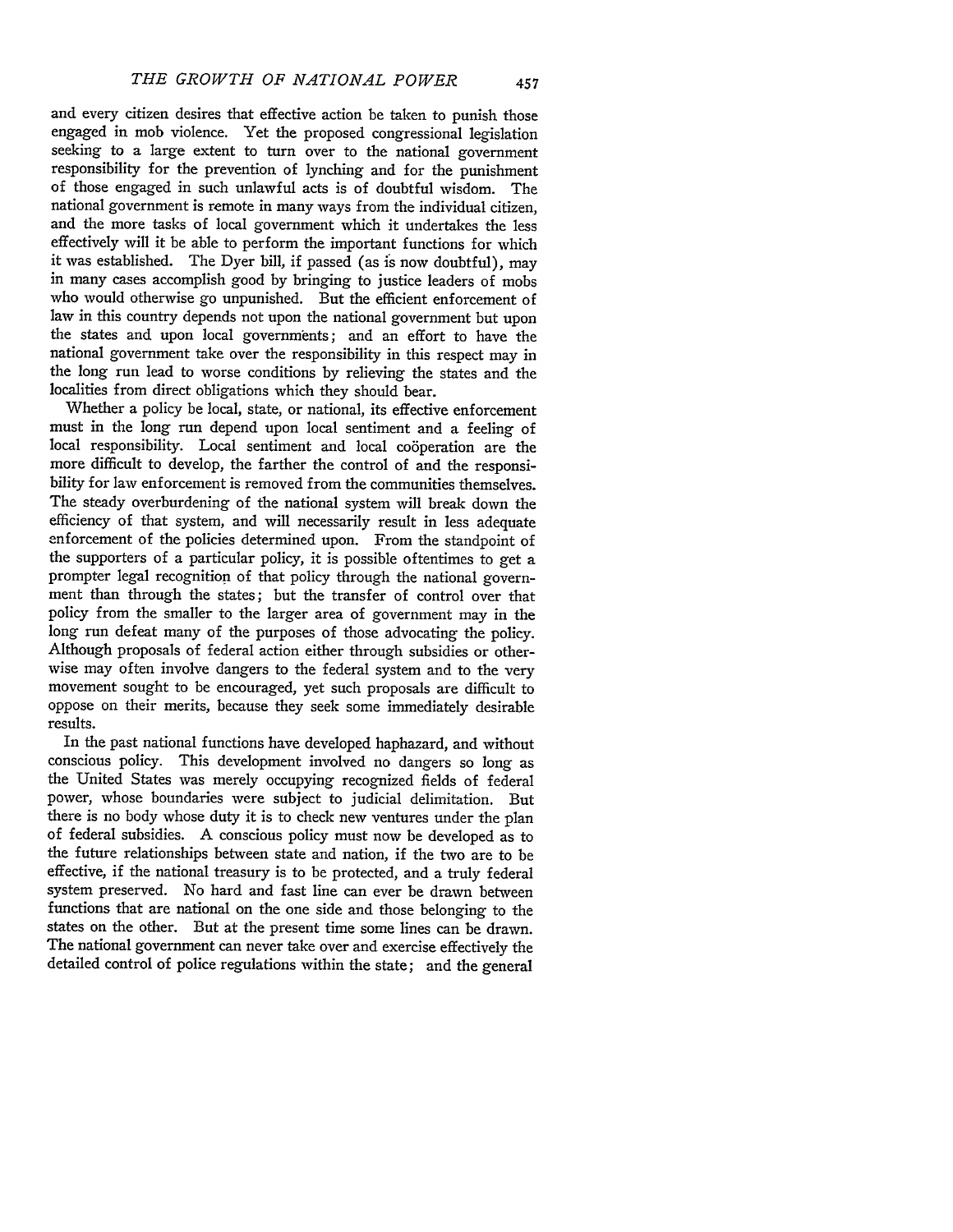administration of civil and criminal justice will long remain with the states. It is now clear that the states rather than the national government may more properly handle such matters as education, highway construction, health, and labor legislation. This enumeration of matters of internal administration may be continued indefinitely.

What is the function of the national government with respect to activities which more properly belong to the states? A subsidy plan leaves the detailed administration to the states but subordinates the policy of that administration to the national government. It appears to leave authority in the states without doing so. There is, however, an important sphere of desirable coöperation between state and nationan important function of the national government with respect to the state governments themselves, as to which the nation may be highly useful, without encroaching upon powers which it should not exercise.

One of the most important needs of state and local government is something of standardization and coördination. In order to meet its problems, each should be able to call upon the accumulated experience of other states. No one state has the means nor could it effectively set up the machinery for a careful comparative study of institutions in all the states. The national government has to some extent attempted to inform the states about the activities of other states, but little has been done effectively in this field. Each state needs for example to know the experience of every other state in the fields of taxation and budget administration. Through its Bureau of the Census, the United States government actually publishes an annual volume of financial statistics of states, and this volume is of some help to the several states, although its helpfulness may be easily exaggerated. The Bureau of the Census published for a number of years an annual bulletin on the financial statistics of cities of a population over **30,000;** and these volumes were also of aid although the activities of the national government in this field as well were not as useful as they might have been.

In the field of labor, the national government has done useful and effective work and has had some real influence upon state legislative and administrative policy. The movement for workmen's compensation has been a rapid one in the states of this country, and within a short period has completely transformed the relationship between employer and employee in the case of accidents. The United States department of labor has performed useful and important services in this connection through the preparation of studies, and through the publication of the proceedings of the International Association of Industrial Accident Boards and Commissions. One of the latest important services performed by this department is a careful and detailed study of workmen's compensation insurance and administration.<sup>13</sup>

In the field of judicial administration and in the enforcement of criminal law, no single state can take an effective leadership in the

 $\overline{\phantom{a}}$ 

*<sup>13</sup>Comparison of Workmen's Compensation Insurance and Administration* (1922) Bulletin of **U.** S. Bureau of Labor Statistics, No. 3Ol.